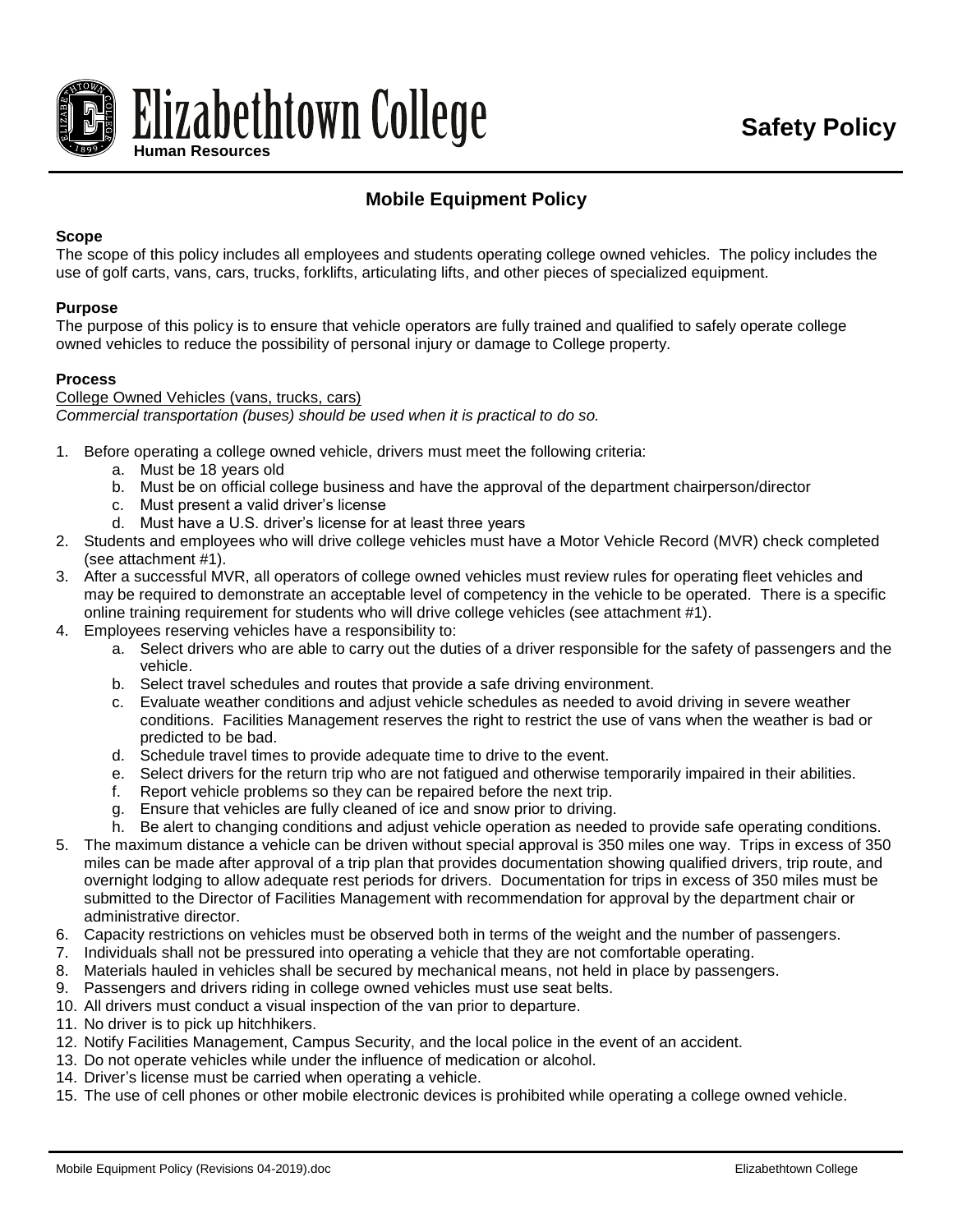# Elizabethtown College **Human Resources**

#### Powered Industrial Trucks (i.e. forklifts, articulating lifts, etc.) – [1910.178](http://www.osha.gov/pls/oshaweb/owadisp.show_document?p_table=STANDARDS&p_id=9828)

- 1. Operators must be trained prior to operating powered industrial trucks.
- 2. Only trained Facilities Management employees may use the College's lifts.
- 3. An evaluation of each powered industrial truck operator's performance shall be conducted at least once every three years according to 1910.178(l)(4)(iii)
- 4. Industrial trucks shall be examined before being placed in service, and shall not be placed in service if the examination shows any condition adversely affecting the safety of the vehicle. Such examination shall be made at least daily or before use if the vehicle isn't used daily. Where industrial trucks are used on a round-the-clock basis, they shall be examined after each shift. Defects when found shall be immediately reported and corrected. 1910.178(q)(7)
- 5. All non-licensed commercial vehicles shall be retrofitted with the appropriate lights and reflectors. Operators of these vehicles shall use the lights when traveling on borough or township roads. These vehicles may only be operated on the following borough or township roads:
	- a. College Avenue from the Brown Lot to the Chapel entrance
	- b. College Avenue from the Brown Lot to the Hoover Lot entrance

#### Golf Carts

- 1. See Attachment #4 for all rules specific to golf cart use
- 2. Prospective drivers must review and sign Attachment #4 to signify their agreement to the rules. In addition, they must demonstrate through hands-on experience that they can operate the cart in a safe and competent manner.
- 3. All non-licensed commercial vehicles shall be retrofitted with the appropriate lights and reflectors. Operators of these vehicles shall use the lights when traveling on borough or township roads. These vehicles may only be operated on the following borough or township roads:
	- a. College Avenue from the Brown Lot to the Chapel entrance

#### **Responsibilities**

- 1. Managers/Professors/Advisors
	- a. Arrange to have a select number of prospective student drivers trained at the beginning of each semester
	- b. Ensure that all drivers are properly trained, possess a valid driver's license, are on official college business, and have the approval of the department chairperson
	- c. Ensure that drivers operate vehicles in a safe and responsible manner. If they do not, take appropriate action
- 2. Human Resources
	- a. Schedule, develop, and conduct necessary training programs for all college vehicles
	- b. Maintain a spreadsheet of all qualified drivers. This spreadsheet can be found at: *Computer > Homedirs (\\Applications) > Faculty & Staff Shared Folders > Human Resources > Public*
	- c. Process MVR checks and communicate results to individuals
	- d. Maintain MVR and training documentation
	- e. Follow up on complaints of bad driving
- 3. Facilities Management
	- a. Issue vans to interested parties; consult the spreadsheet of qualified student and employee drivers before issuing vans – see 2b above for instruction
	- b. Provide administrative support for the site motor pool
- 4. Vehicle Operators
	- a. Refuse to operate vehicles when adequate training has not been provided, or if you lack confidence to operate the vehicle
	- b. Obey all applicable state, local, and college operating rules and regulations

#### **Training**

Under no circumstances shall students/employees be permitted to operate any piece of equipment without proper training and/or demonstration of an acceptable level of competency in the vehicle to be operated.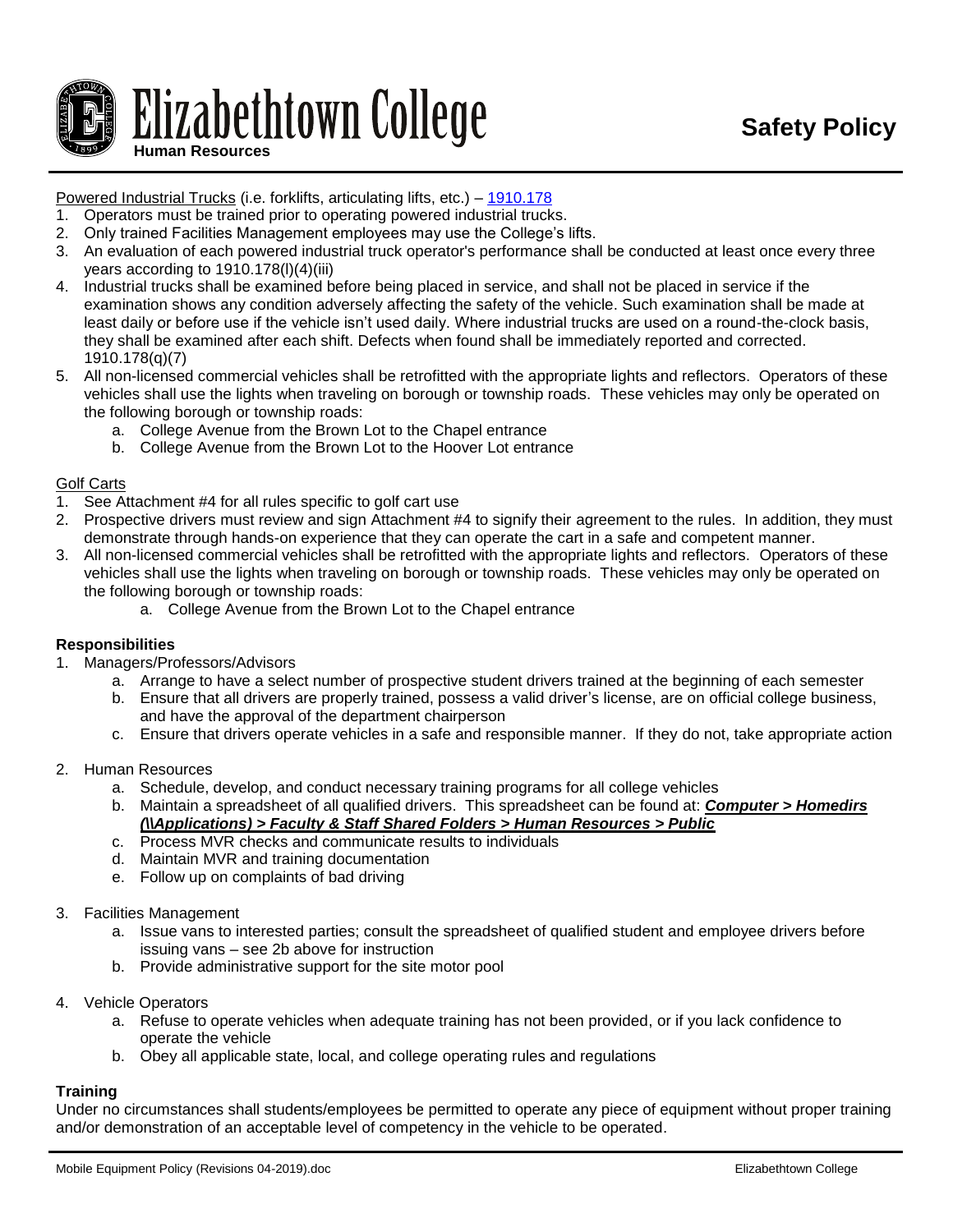

#### **Evaluation**

The Safety Committee shall be responsible for evaluating this policy annually.

#### **Document History**

Created: 5/2005 Revised: 1/2006, 7/2006 Audited: 7/2007 Revised: 4/2008, 7/2008, 1/2009, 1/2010, 5/2010, 6/2010 Audited: 1/2011 Revised: 8/2011, 11/2011, 1/2012, 4/2013, 6/2013, 12/2014, 4/2019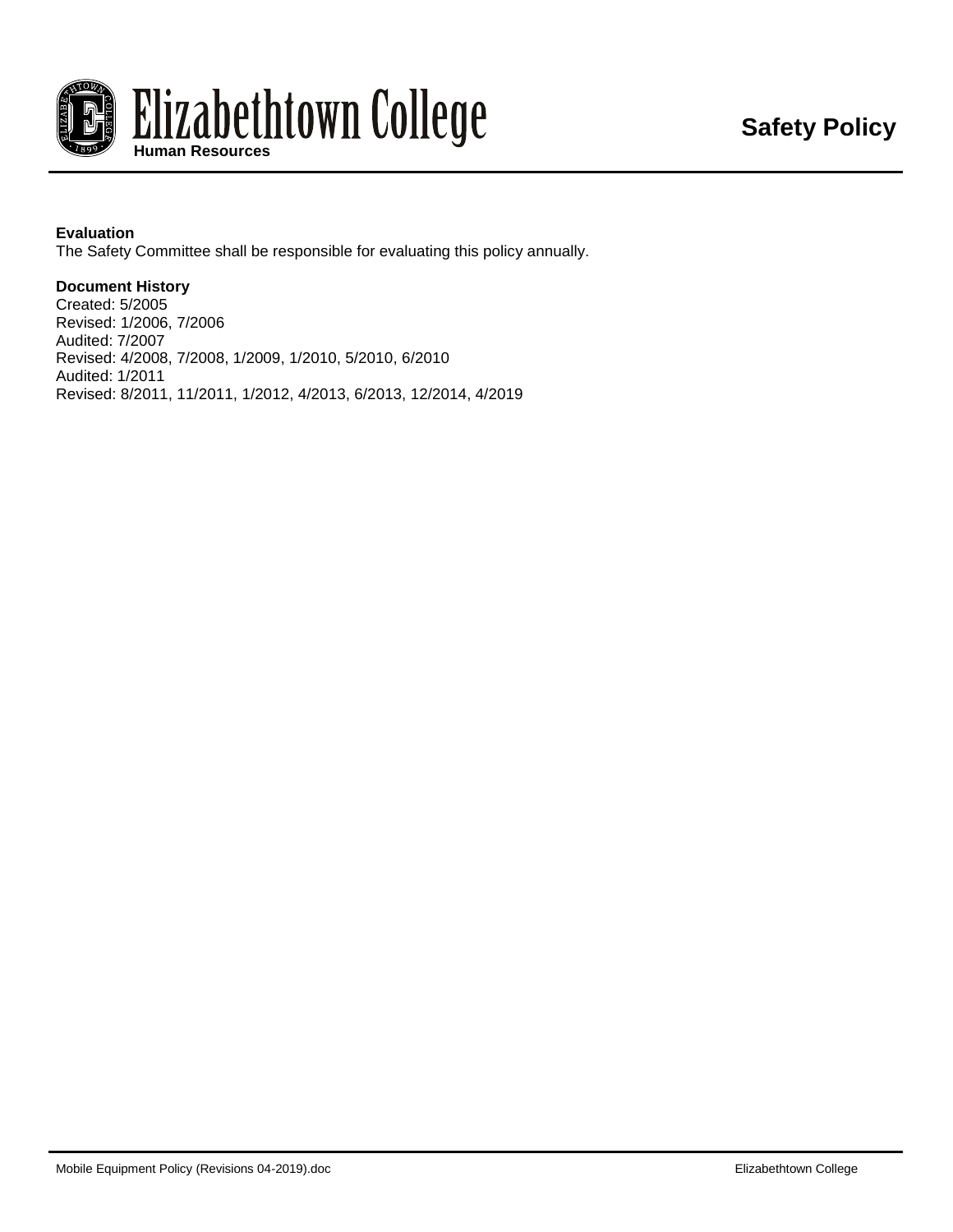

#### **Attachment #1**

#### **COLLEGE VEHICLE DRIVER PROGRAM (MVRs & Training)**

**Criteria** 

Before operating a college owned vehicle, drivers must meet the following criteria:

- a. Must be 18 years old
- b. Must be on official college business and have the approval of the departmental chairperson/director
- c. Must present a valid driver's license
- d. Must have a U.S. driver's license for at least three years

#### MVR

If the above criteria are met, prospective drivers (students and employees) must have a Motor Vehicle Record (MVR) run. To do this, the individual will have to complete a release form giving the College permission to run the MVR.

The MVR must pass the rating system (see attachment #2). If it does not, the individual will not be permitted to drive college vehicles. If it does, employees will be approved to drive, and students must then successfully complete the training detailed below before being approved to drive. MVRs for approved drivers will be re-run every five years to determine if the individual can continue to drive college vehicles.

If an employee who is required to drive College vehicles as part of his/her job reaches a total of 7 points on the MVR Rating System (see attachment #2), the employee is required to inform his/her manager of this but is still approved to drive. If the employee reaches 10 points or more on the MVR Rating System, he/she is no longer approved to drive College vehicles; Human Resources will inform the employee and the employee's supervisor that the employee is no longer approved to drive College vehicles.

Employees and students who are approved to drive college vehicles are required to inform Human Resources if there is any change in their driving record (i.e. they were in an accident, stopped by the police, etc.).

#### Training Components

*Note: Employees driving college vehicles do not have to complete this training; they must simply have a successful MVR check.*

Because our goal is to have exceptionally well trained student drivers to drive college vehicles, we prefer to work with a smaller number of students. Consequently, we encourage employees to select prospective student drivers carefully.

Prospective student drivers are required to complete an online driver safety training module with a score of 80% or higher.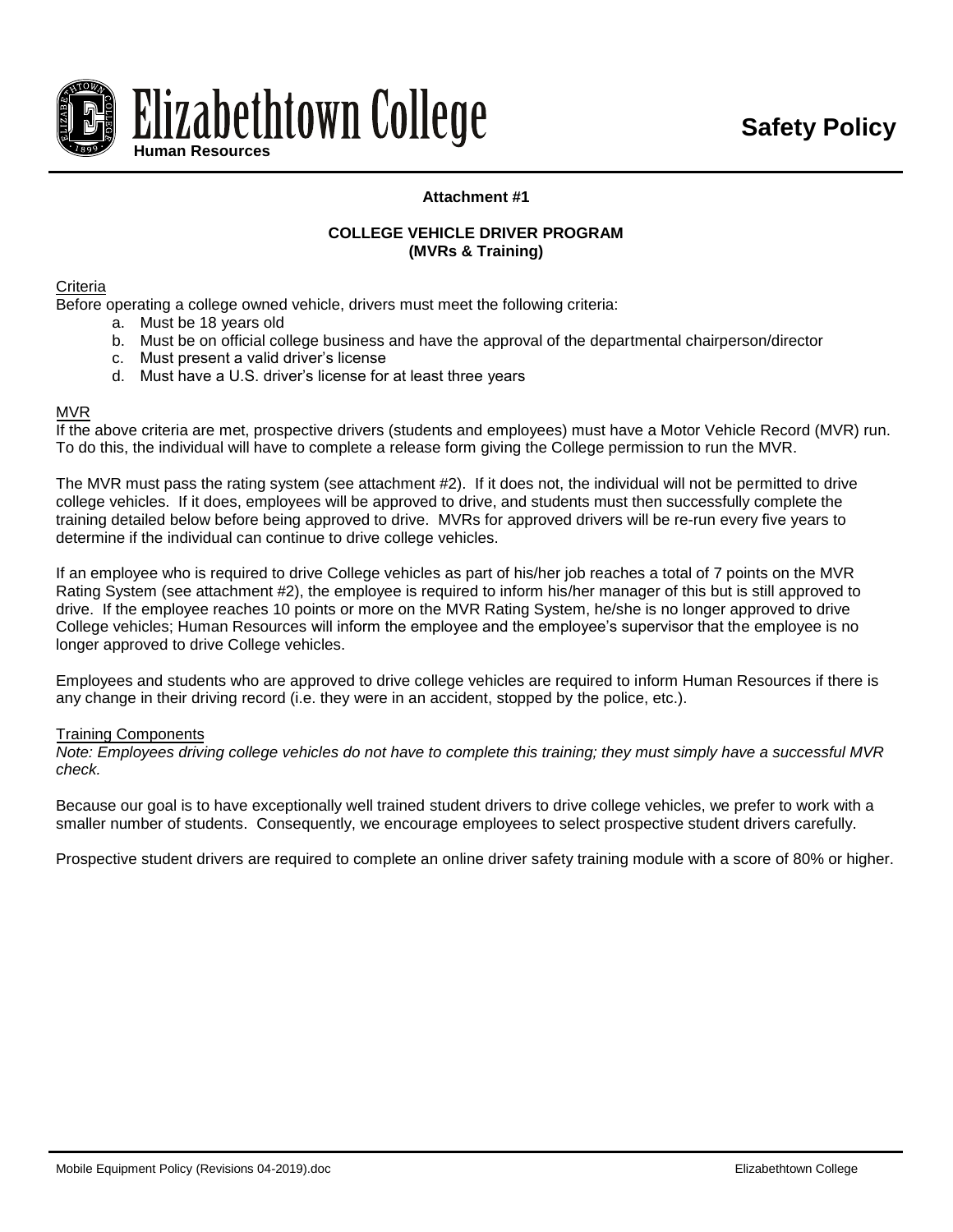

#### **Attachment #2**

#### **MVR Rating System**

Individuals who accumulate ten or more points may not drive a college owned vehicle.

| ⋗ | Driving with a suspended license                    | 10 |
|---|-----------------------------------------------------|----|
| ⋗ | Driving while impaired                              | 10 |
| ⋗ | Refusal to submit to chemical testing               | 10 |
| ⋗ | Operating vehicle without permission                | 10 |
| ⋗ | Careless/reckless driving; leaving accident scene   | 10 |
| ⋗ | Speeding 25 mph or more over the posted speed limit | 10 |
|   | Speeding 15-24 mph over the posted speed limit      |    |
| ⋗ | Open intoxicants in vehicle                         |    |
| ⋗ | All at-fault accidents                              | 5  |
| ⋗ | All other moving violations                         | 4  |
| ⋗ | Failure to comply with yearly vehicle inspections   |    |

#### **The College reserves the right to deny driving privileges to persons based on the MVR rating system and training program.**

#### **FAILURE TO OBSRVE STATE LAWS, THE COLLEGE POLICY, OR OTHER SAFE DRIVING PRACTICES MAY RESULT IN YOUR DRIVING PRIVILEGES BEING REVOKED IMMEDIATELY.**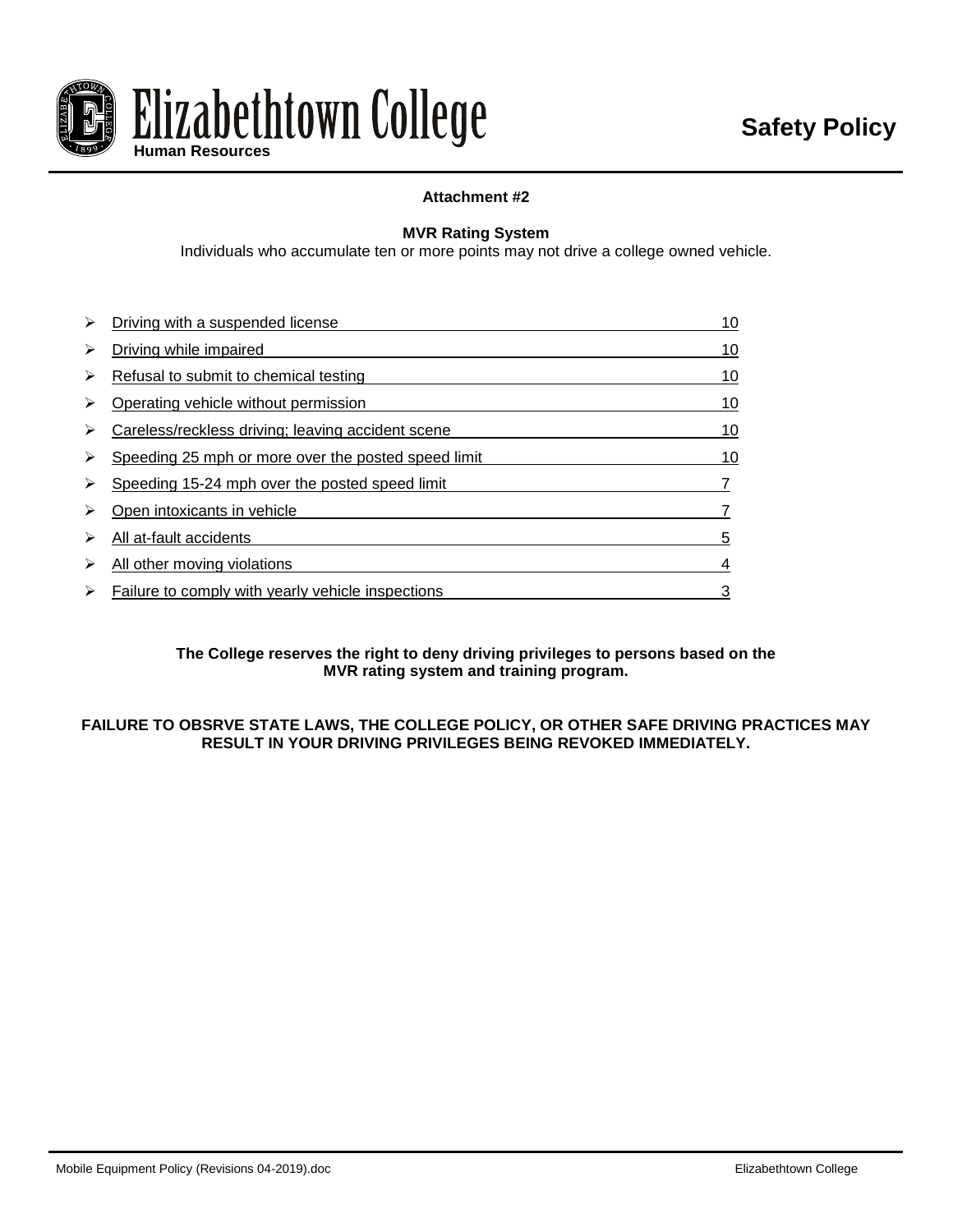

#### **Attachment #3**

#### **Action taken when drivers are reported while driving College vehicles**

All College vans that are part of our motor pool have signs on the back door with the van number and the College's phone number so that unsafe driving behaviors can be reported to the College. If an individual is reported while driving a College vehicle, the following actions will be taken:

1<sup>st</sup> report:

- Investigate report to confirm who was driving the vehicle
- Inform driver of the complaint
- Review driver's MVR

2<sup>nd</sup> report:

- Investigate report to confirm who was driving the vehicle
- Inform driver of the complaint
- Review driver's MVR
- Require driver to complete online driver safety training and successfully pass the test
- Require driver to complete on-the-road training and recertification with a third party evaluator (insurance representative)

3<sup>rd</sup> report:

- Investigate report to confirm who was driving the vehicle
- Inform driver of the complaint
- Revoke driver's privileges